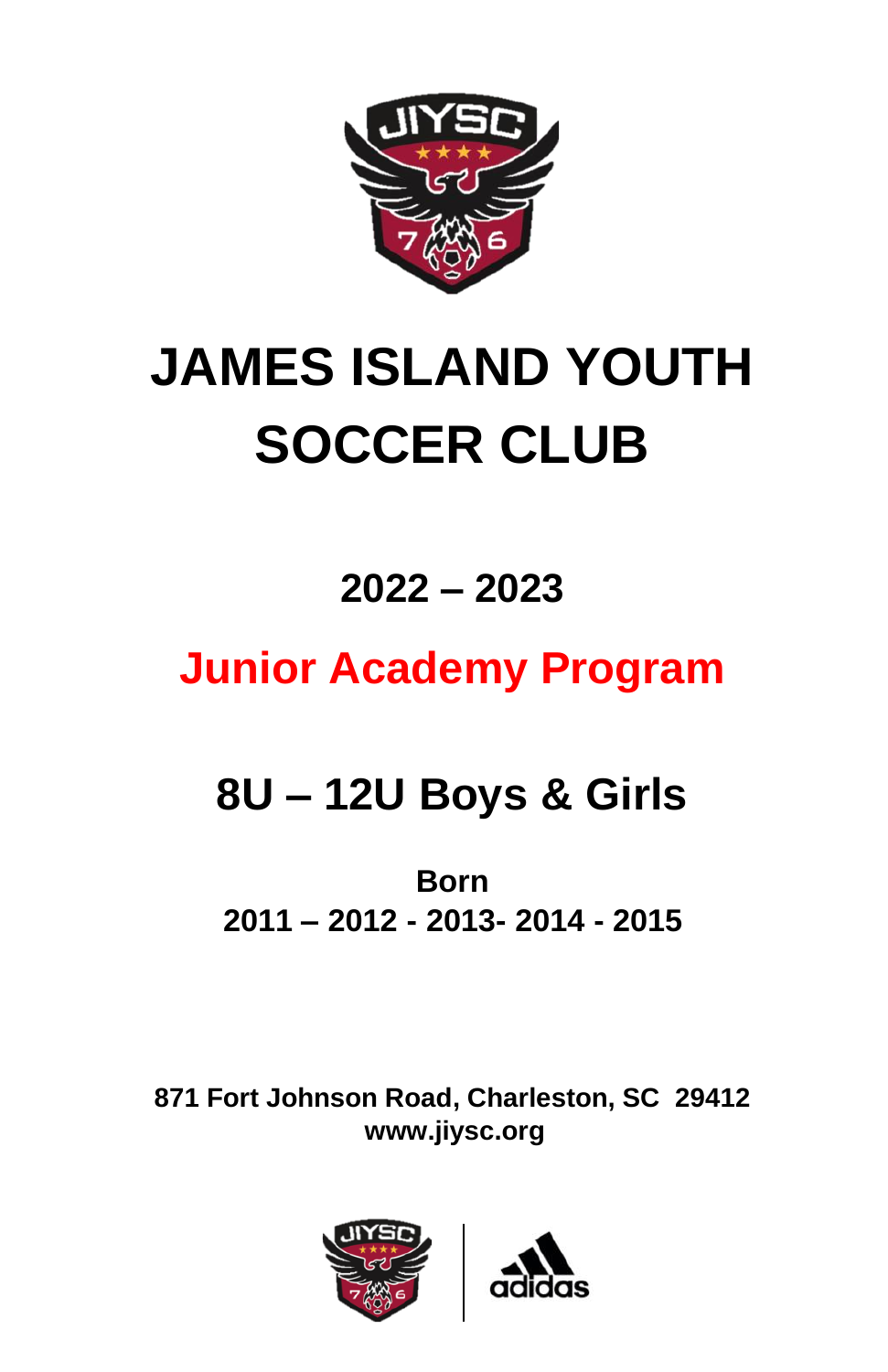## **James Island Youth Soccer Club**

### **Junior Academy Program**

**Ambition. Passion. Excellence.** 

**The Goal of JIYSC Junior Academy Program** 

Is to provide an **ENJOYABLE** atmosphere, where each player can be challenged and **DEVELOP** their **TECHNICAL** skills but also develop a **LOVE of the game of SOCCER**.

### **Introduction**

JIYSC's Junior Academy Program is designed to support and guide players who wish to make the transition from recreational to competitive soccer. The program is designed for that recreational player who has a strong desire to increase those technical skills while also learning a little more about the tactical aspects of the game. Our emphasis is player-centric with development the number one priority. We focus on the technical, tactical, physical, and psychological development of individual players on a pathway towards maximizing their full potential.

**The most important aspect of JIYSC's Junior Academy Program is training**. Technical and some tactical training is provided and delivered age appropriately and will differ based on age. More on this to follow. Our mission of the Junior Academy program is to create an environment of player development from the most important early ages (7-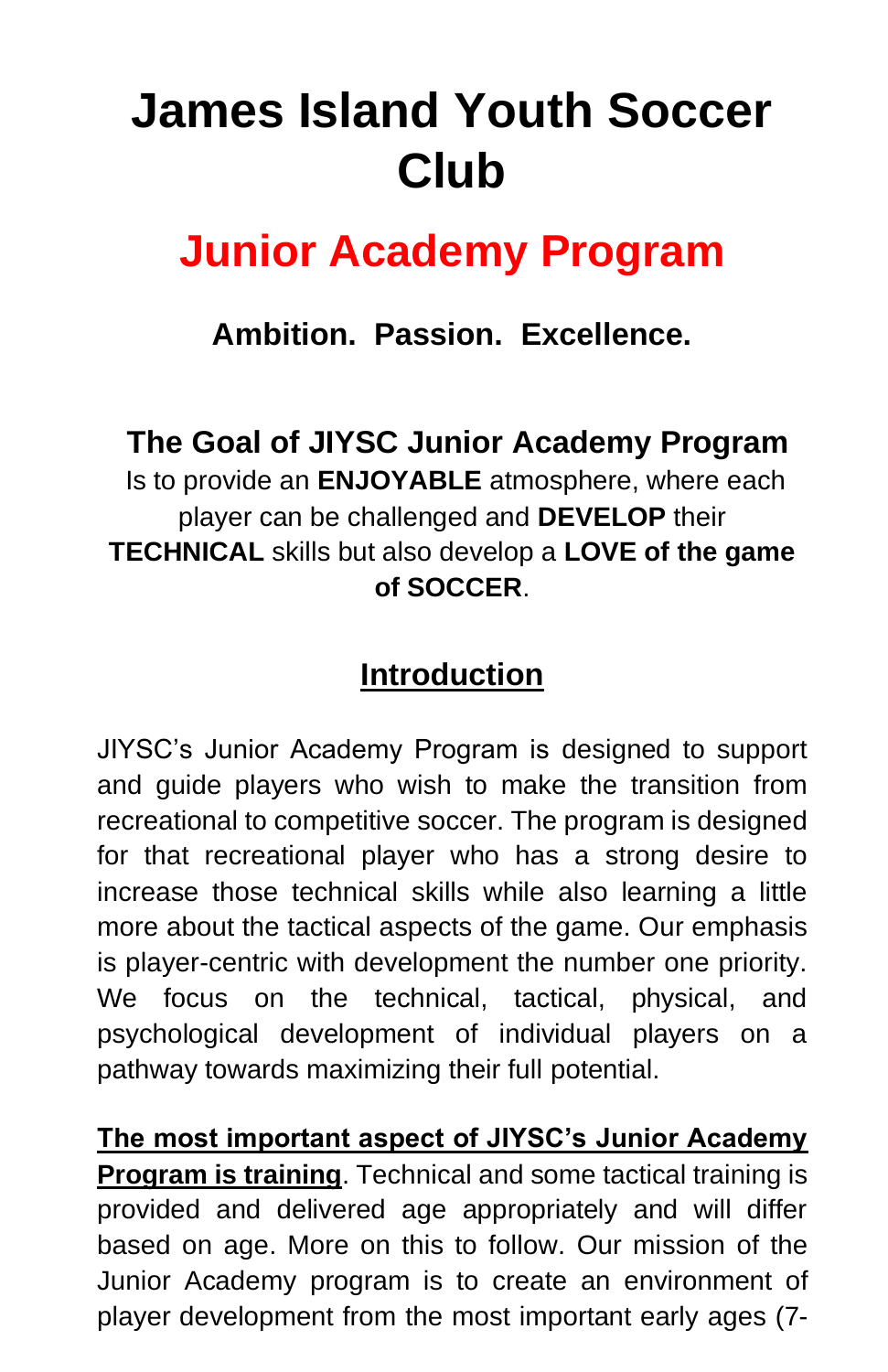12). All training and games will focus on learning, creativity, problem solving, and FUN to meet the demands of the individual players of this age. The JIYSC Junior Academy program is directed toward talented and enthusiastic young players and serves as a link between the Recreation program and the competitive Select program. **The focus will be on individual development over team success**.

While winning is encouraged at JIYSC, player development comes first. It will be a focus of the JIYSC Junior Academy program to teach players and parents that winning only comes in soccer after years of hard work learning the fundamentals of the game. We aim to change the ever-socommon "club hopping" syndrome witnessed in this country when parents are only happy if their child's team WINS at the youngest ages. For these club-hoppers, if a coach or a team that was winning is no longer getting results on the scoreboard, it means it is time to jump ship and look for the next best thing, often at the expense of developing the skills which will ensure future success - the opposite of what we hope to achieve in the JIYSC Junior Academy.

JIYSC will teach a long-term approach that requires players to put in the necessary time learning the game first and requires patience and loyalty from parents as the players improve gradually over time. It is important that the player understands that a commitment to practice will help the player to reach their goals. We believe that our program provides the best possible environment for young soccer players to capitalize on the opportunities that the great game of soccer will offer. Our goal is to provide the best developmental program for the youth soccer player.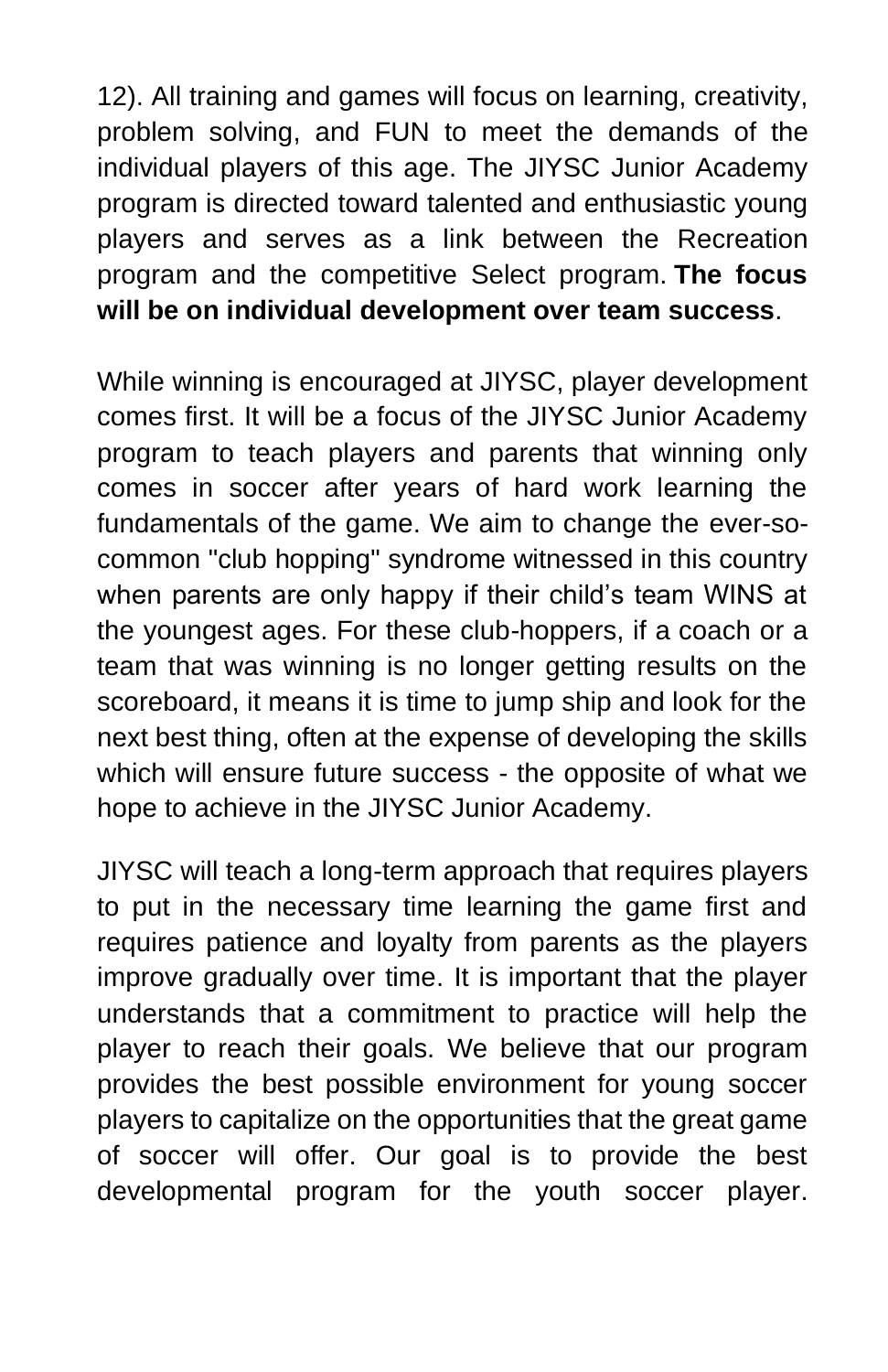### **Commitments**

#### **Financial obligations to JIYSC are non-refundable for August 2022 – May 2023.**

#### **Financial**

#### **JIYSC Junior Academy Program Club Fees are as follows:**

#### **8U**

- **\$950**
- **\$350 initial payment due upon team acceptance**
- **Remaining \$600** can be paid in full or 2 installments of \$300 (August 2022 and January 2023)

#### **Fees Include**

- **O** 2 x sessions per week
- 2 tournaments (1 per season)
- **O** Administration
- **O** Fields
- O Insurance
- **O** League Registration

#### **9U – 12U**

- **\$1350**
- **\$350 initial payment due upon team acceptance Remaining \$1000** can be paid in full or 3 instalments (\$350 in August 2022, \$325 in November 2022, and \$325 in February 2023)

#### **Fees Include**

- **O** 3 x sessions per week
- 4 tournaments (2 per season)
- **O** Administration
- Fields
- O Insurance
- **O** League Registration

#### **Fees Not Included**

Uniform Cost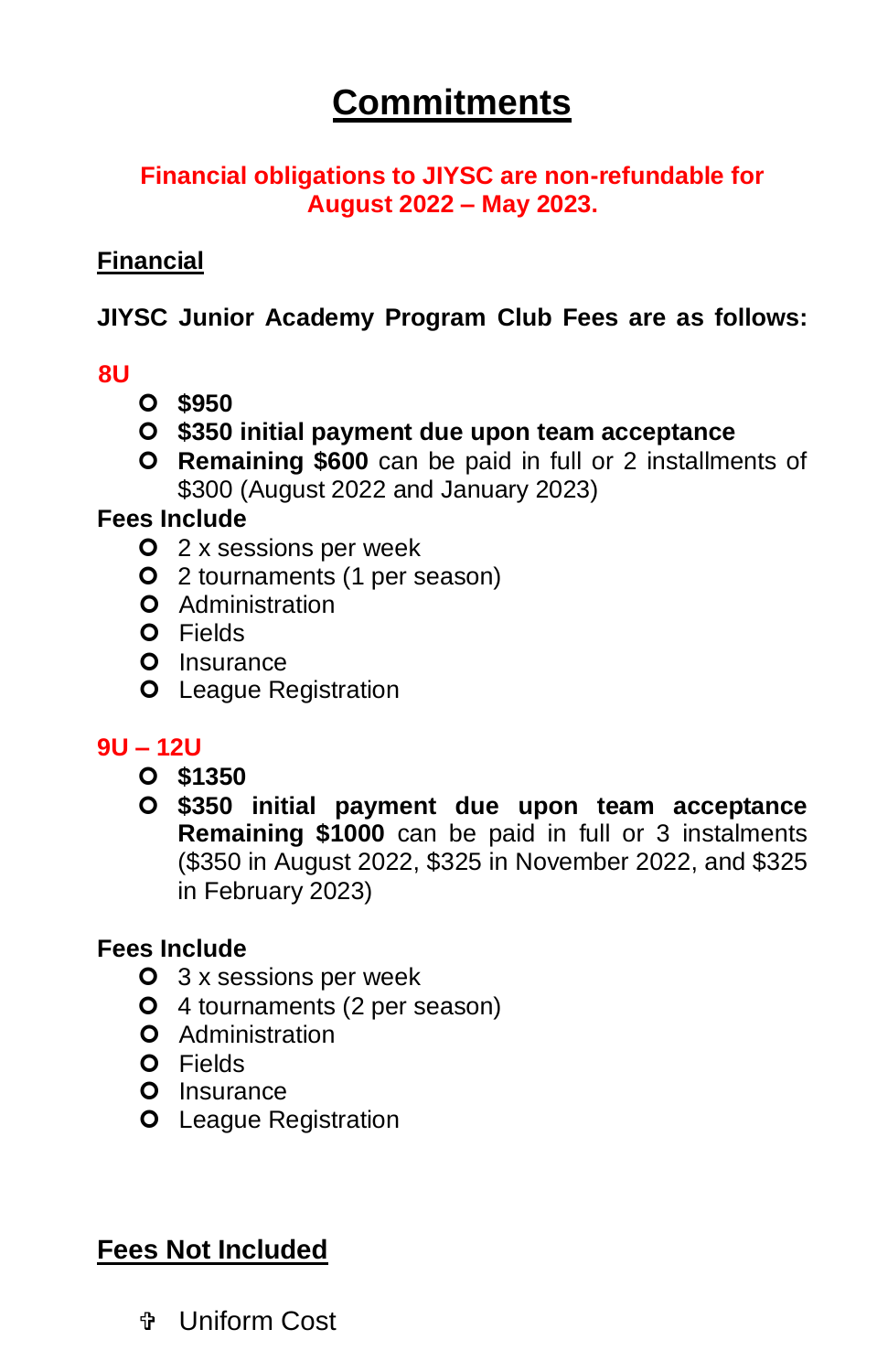- All fees associated with additional tournaments and leagues.
- Players and their families are responsible for their own travel costs.

#### **Player Commitment**

- Arrive on time for practice
- Attend practice and make-up practice
- Attend tournaments and games
- Attend skills sessions and goalie training (if applicable)
- Practice at home on basic technical skills
- *\*Our 12U Red Boys & Girls may play in the SCYSA 13U League in the Spring.*

#### **Parent Commitment**

- Parents are asked to support their coach and the Junior Academy Program by ensuring their child attends training as listed above.
- Parents are asked to represent JIYSC in a positive manner with correct sideline behavior and to set a good example for their player.
- Junior Academy parents are required to fulfill volunteer hours at the club (4 hours per season. 8 hours for the full year). Your support is needed at all JIYSC tournaments and functions throughout the year.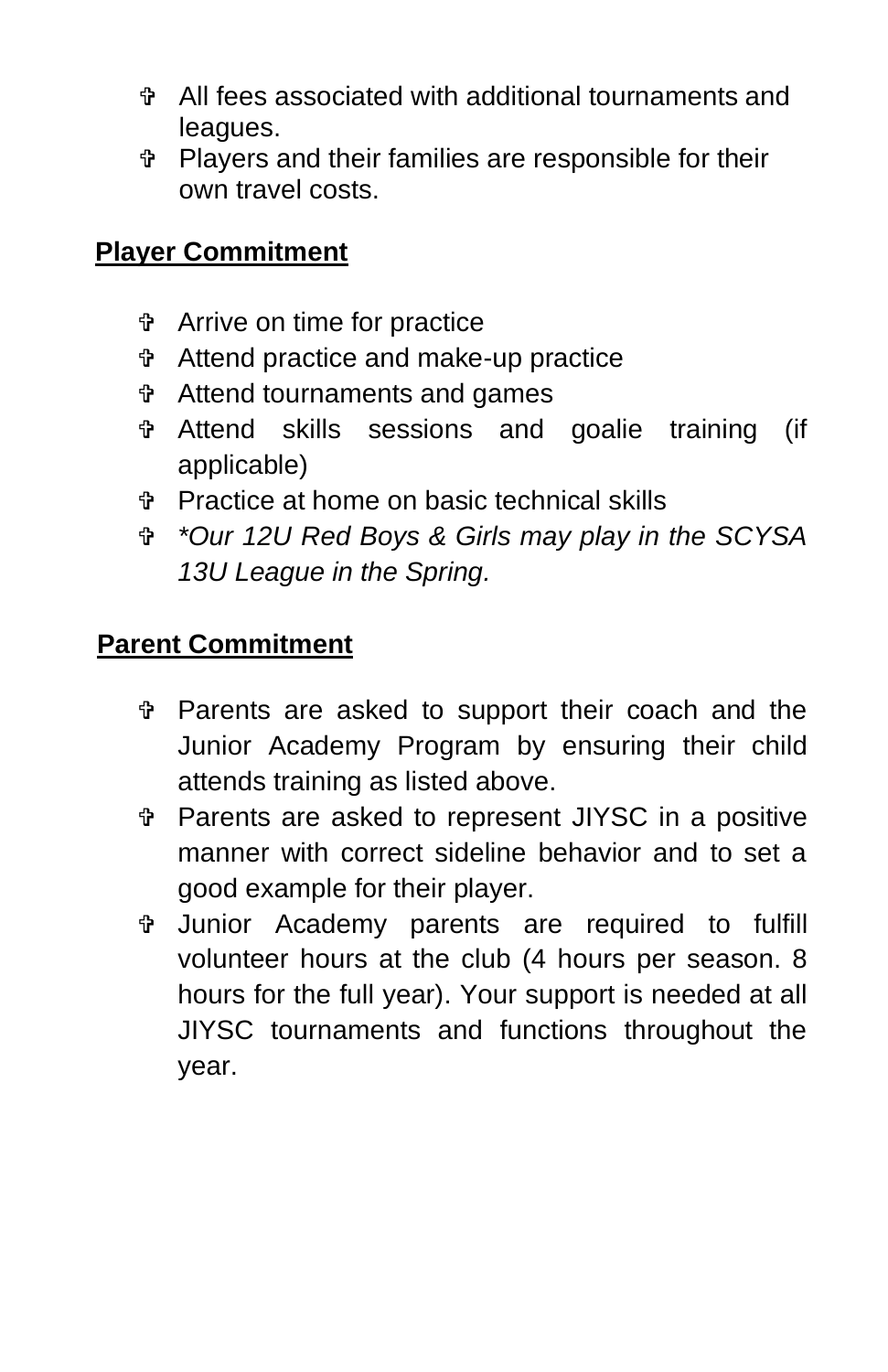#### **Joining The Club**

Players interested in joining the JIYSC Junior Academy Program are required to attend evaluations in May each seasonal year.

- Evaluation Dates are as follows:
	- $O$  May  $2^{nd}$
	- $O$  May  $4<sup>th</sup>$
	- $O$  May  $5<sup>th</sup>$
- Offers will be communicated no later than will be made on Monday, May 9<sup>th</sup>, 2022.
- Upon acceptance of position players will be required to register to the club and pay the first initial payment by Thursday  $12<sup>th</sup>$ , 2022.
- Players can also request to be assessed for potential inclusion in the JIYSC Junior Academy Program at any time during the year.

#### **Tryout Evaluation Fee** \$30

#### **Traditional Team Training vs Pool Training**

*The Jr. Academy age group at our club is typically thought of as the "" Golden Years" of development.*

Traditional team training allows for a set number of players and exposure to 1 coach for the entire year. Pool training allows more exposure to different coaches, players, and the potential to play with and against other players in our club. Pools of players allow for more flexibility and fluidity regarding game day rosters and tournament selections. We will attempt to pool players and age groups for training/games where appropriate.

**[FOR MORE INFORMATION,](https://www.usyouthsoccer.org/_the_benefits_of_pool_play_vs_traditional_leagues_for_u-10s_/) PLEASE READ HERE**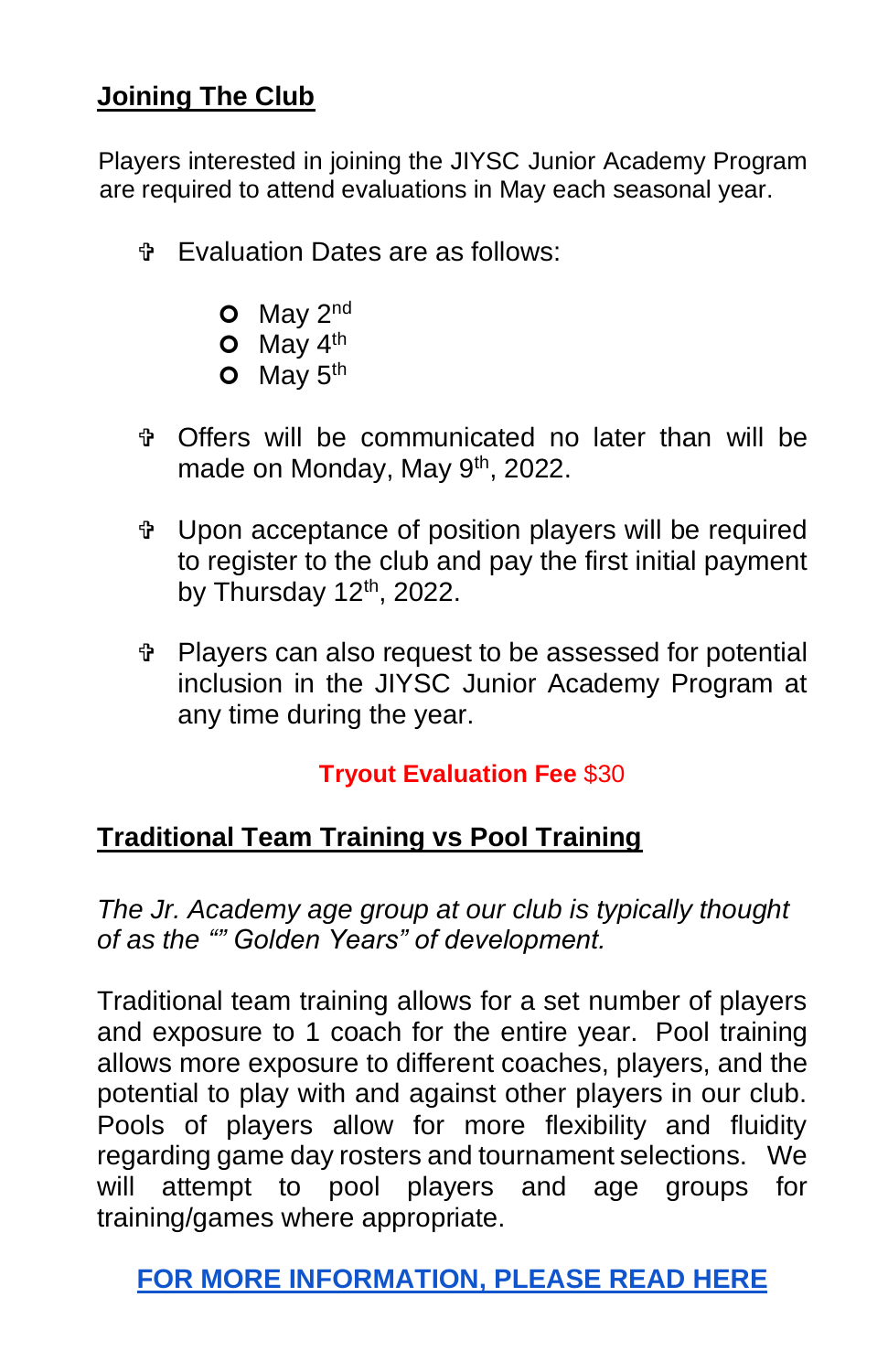#### **Games and Travel**

| Age Group      |                  |                  |                  |              |
|----------------|------------------|------------------|------------------|--------------|
| U <sub>8</sub> | U9               | U <sub>10</sub>  | $U11-12$         | *U12 Spring  |
| League         |                  |                  |                  |              |
| <b>CPL</b>     | <b>CPL</b>       | <b>CPL</b>       | CPL or           | <b>SCYSA</b> |
|                |                  |                  | <b>SCSYA</b>     | (11v11)      |
| Format         |                  |                  |                  |              |
| 7v7            | 7v7              | 7v7              | 9 <sub>v</sub> 9 | 11v11        |
| 25-minute      | 25-minute        | 25-minute        | 30-minute        | 35-minute    |
| halves         | halves           | halves           | halves           | halves       |
| $70 \times 42$ | $70 \times 42$ - | $70 \times 42$ - | 80x50-           | 115 x 75-    |
| yard field     | yard field       | yard field       | yard field       | yard field   |
| Size 4 ball    | Size 4 ball      | Size 4 ball      | Size 4 ball      | Size 5 ball  |

**\***Club discretion to place U12s into 11v11 in the Spring

- ⊕ CPL
	- Games primarily played locally in Charleston. (Out of town teams may enter the league meaning 1 or 2 out of town games).
	- **O** Head coaches set the game schedule with games played on both Saturday and Sunday.
- <sup>⊕</sup> SCYSA
	- **O** Games are statewide games. Games may be played in Charleston also in cities where clubs reside.
	- **O** Head coaches set the game schedule with games played on both Saturday and Sunday.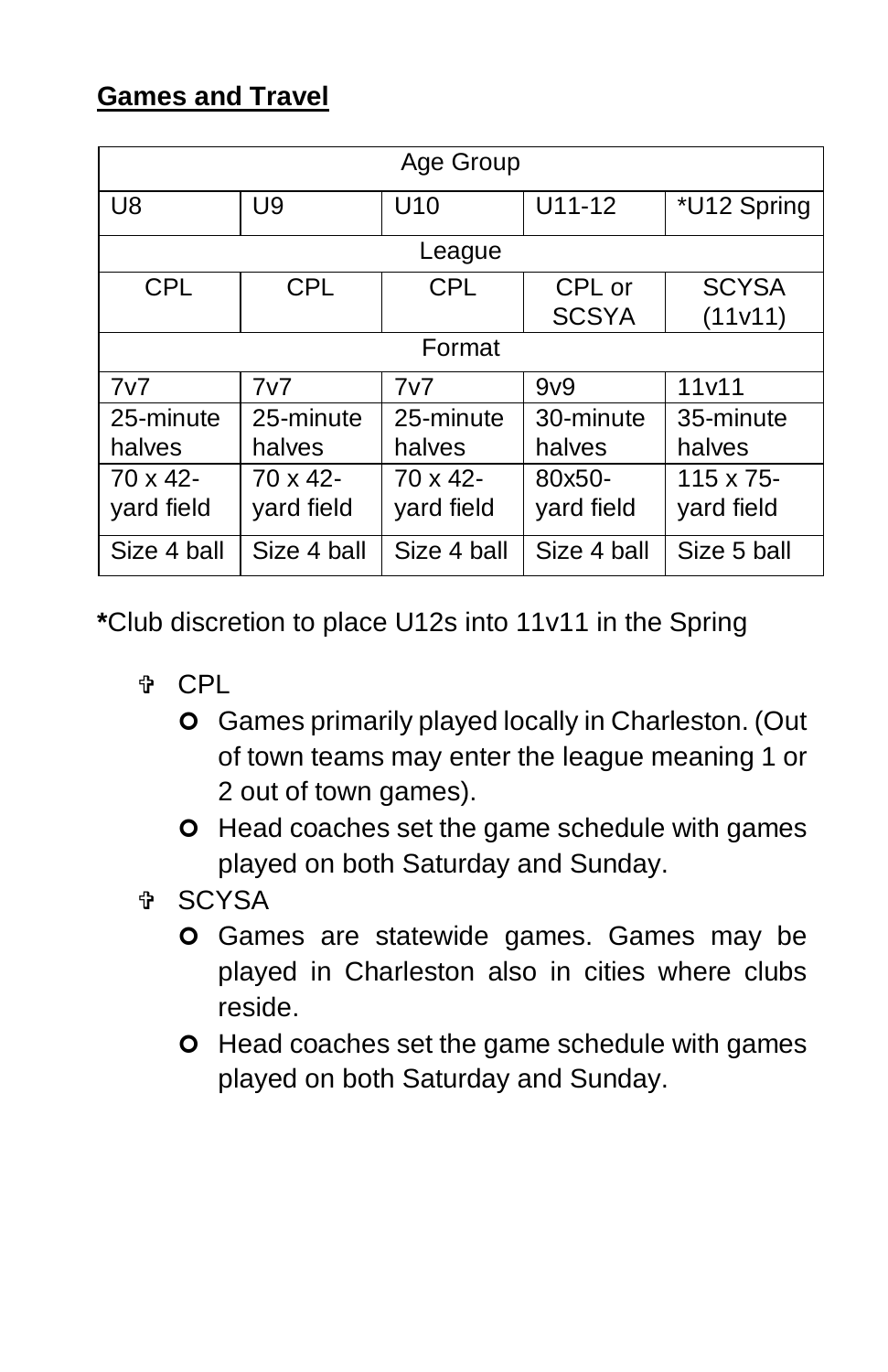#### **Junior Academy Pre-Season Camp**

JIYSC Junior Academy offers a Pre-Season Team Camp at JIYSC Main Soccer Complex August 8<sup>th</sup> – 11<sup>th</sup>.

- Focus is soccer with an emphasis on small, sided games, technique, and speed of play.
- Players are coached by JIYSC professional coaches.

#### **Summer Training**

JIYSC recently partnered with No1 Soccer Camps, who will be bringing their soccer camps to the JIYSC Main Complex this Summer.

There are sessions that run from the start of June to end of July. More details can be found on JIYSC Website.

- Designed for players who want to continue working on their technique and ball skills during the summer.
- The sessions will focus on improving overall technique and consist of small-sided games.
- Players are coached by JIYSC directors.
- There is an additional fee for the sessions.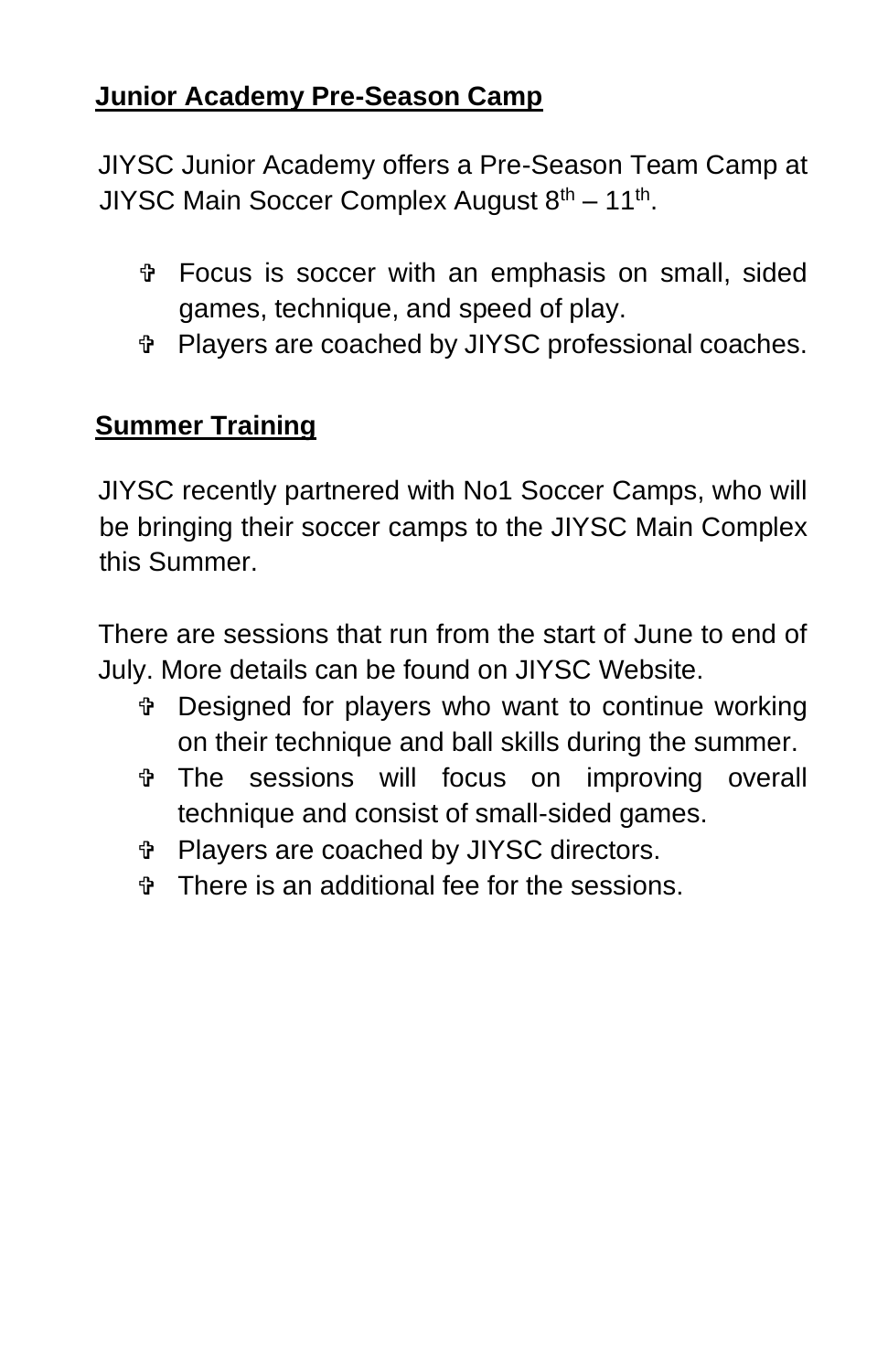#### **Frequently Asked Questions**

#### **Q: Is the Junior Academy the same as Travel Soccer?**

**A:** No. The Junior Academy Program is specifically designed for the U8 to U12 age groups. The Travel Program (Academy Select) is for players in the U13 age group and older. However, like the Travel Program, the Junior Academy Program provides professional coaches, advanced training, and competitive local games.

#### **Q: Can a player join a team if he or she did not start in the Junior Academy Program at the U8 level?**

**A:** Yes. Players can be evaluated for a team in their age group during Junior Academy Evaluations in May or at any time during the year. Prior inclusion on a Junior Academy Team is not required.

#### **Q: What is a "Pool of players"?**

**A:** Some Junior Academy Teams are pools. A pool is a group of players that train together with more than one coach.

#### **Q: Do all teams train at the JIYSC Main Soccer Complex and Bayview?**

**A:** Yes

#### **Q: When and how do we find out about game and tournament schedules?**

**A:** Game and Tournament schedules will be created by JIYSC leadership and coaching staff. It will be communicated before the season starts.

#### **Q: Do all players have to stay in the same hotel for tournaments?**

**A:** Team managers arrange for out-of-town accommodations for the team. Staying with your team enhances camaraderie among teammates and facilitates easy communication about any changes on game day. JIYSC prefers that all players stay at the same hotel.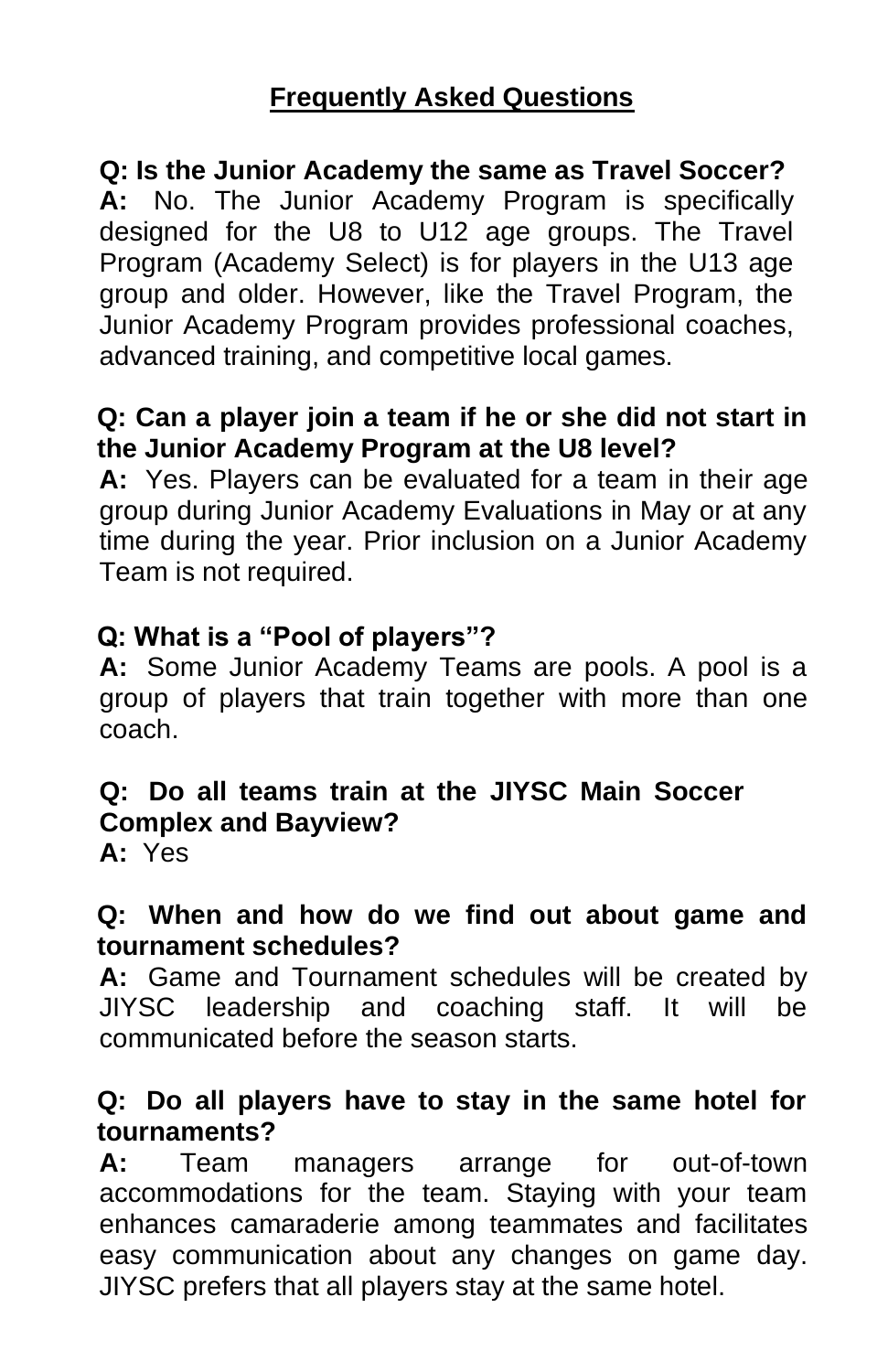#### **Q: Is the Pre-Season Team Camp mandatory?**

**A:** It is highly recommended for all club players

#### **Q: Is the Summer Training Program mandatory?**

**A:** It is highly recommended with 6 different sessions to choose from

### **Q: Can I still be a "team parent" for my child's team?**

**A:** Junior Academy Teams rely on parents to fill volunteer jobs. Positions include:

*Team Manager* - responsible for maintaining team records, tournament registration, team fees. Responsible for budgeting and managing team funds by collecting fees and paying expenses. Responsible for arranging accommodations for out-of-town games.

#### **Q: Is Financial Assistance available?**

**A:** Yes, Financial Assistance is available for those who qualify. Application Forms are located on the JIYSC Website. *All Financial Assistance Forms must be turned in by the deadline.*